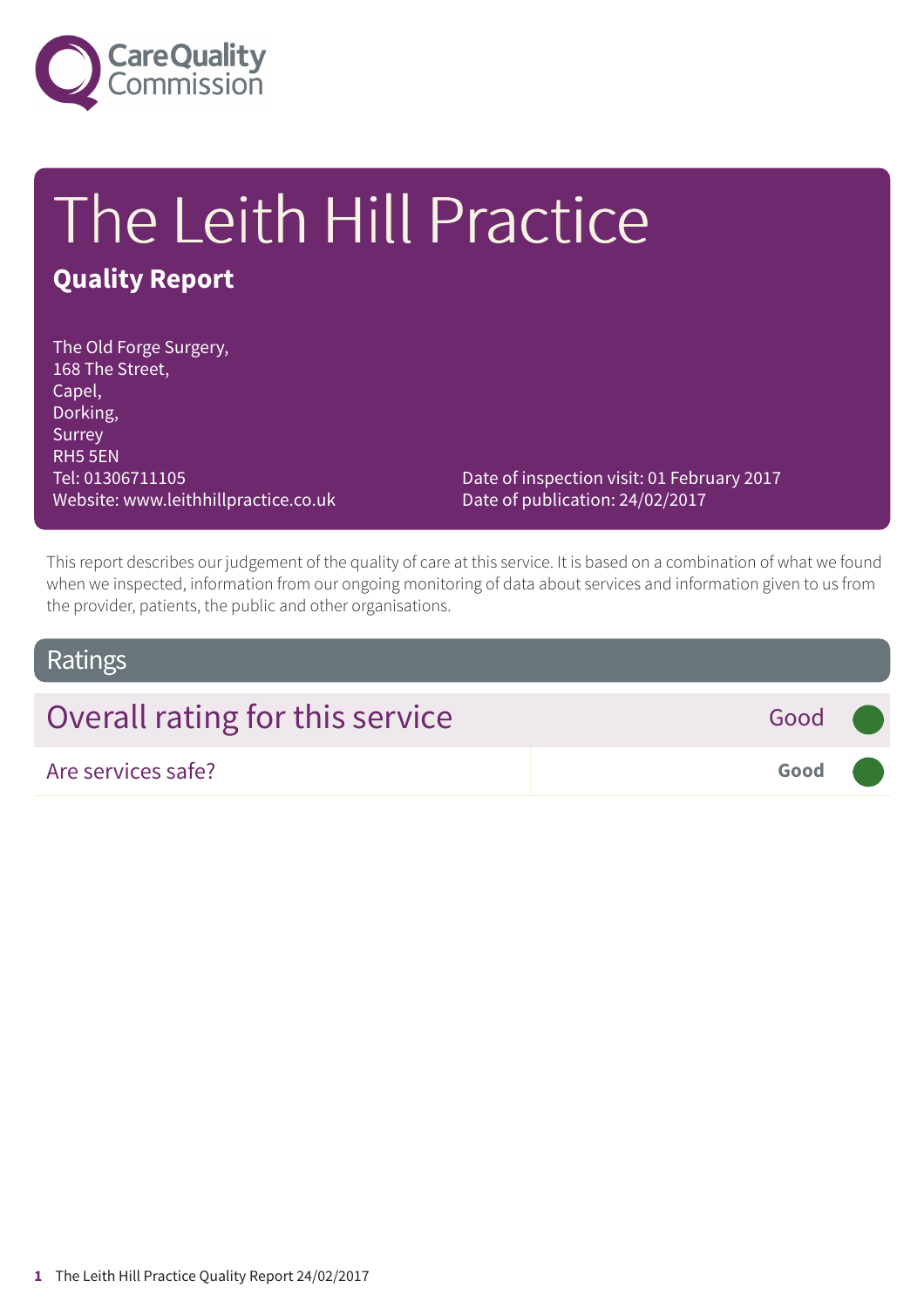# Summary of findings

### **Contents**

| Summary of this inspection                  | Page<br>2      |  |
|---------------------------------------------|----------------|--|
| Overall summary                             |                |  |
| The five questions we ask and what we found | $\overline{4}$ |  |
| Detailed findings from this inspection      |                |  |
| Our inspection team                         | 5              |  |
| Background to The Leith Hill Practice       | 5              |  |
| Why we carried out this inspection          | 5              |  |
| How we carried out this inspection          | 5              |  |
| Detailed findings                           | $\overline{7}$ |  |

### Overall summary

#### **Letter from the Chief Inspector of General Practice**

We carried out an announced comprehensive inspection at The Leith Hill Practice on 21 April 2016. The overall rating for the practice was good. However, during this inspection we found breaches of legal requirements and the provider was rated as requires improvement under the safe domain. The full comprehensive report for the April 2016 inspection can be found by selecting the 'all reports' link for The Leith Hill Practice on our website at www.cqc.org.uk.

Following this inspection the practice sent to us an action plan detailing what they would do to meet the legal requirements in relation to the following:-

- Ensuring that infection control audits were documented and completed in the required timeframes. Where needed action plans were created with dates for completion which were monitored.
- Ensuring that security measures for controlled drugs were reviewed to include the secure storage of keys when the practice was closed.

This inspection was an announced focused inspection carried out on 01 February 2017 to confirm that the practice had carried out their plan to meet the legal requirements in relation to the breaches in regulations that we identified in our previous inspection 21 April

2016. The focused inspection has determined that the provider was now meeting all requirements and is now rated as good under the safe domain This report covers our findings in relation to those requirements and also additional improvements made since our last inspection.

Our key findings were as follows:

- The practice's infection control lead was the practice nurse. We saw evidence of their advanced training for infection control. Infection control audits were undertaken every six months and there had been a recent Infection control audits in May and December 2016. We saw that actions had been recorded to address any concerns found and these were regularly discussed at meetings. All staff had received training on infection control.
- The practice had reviewed security measures in place for controlled drugs. We saw evidence that only authorised staff had access to controlled drugs and that keys to the controlled drugs cabinet were stored securely in a separate key safe.

In addition we saw evidence of:

• The recording of minutes and actions from partner meetings held. These were then disseminated to staff not present to support shared learning.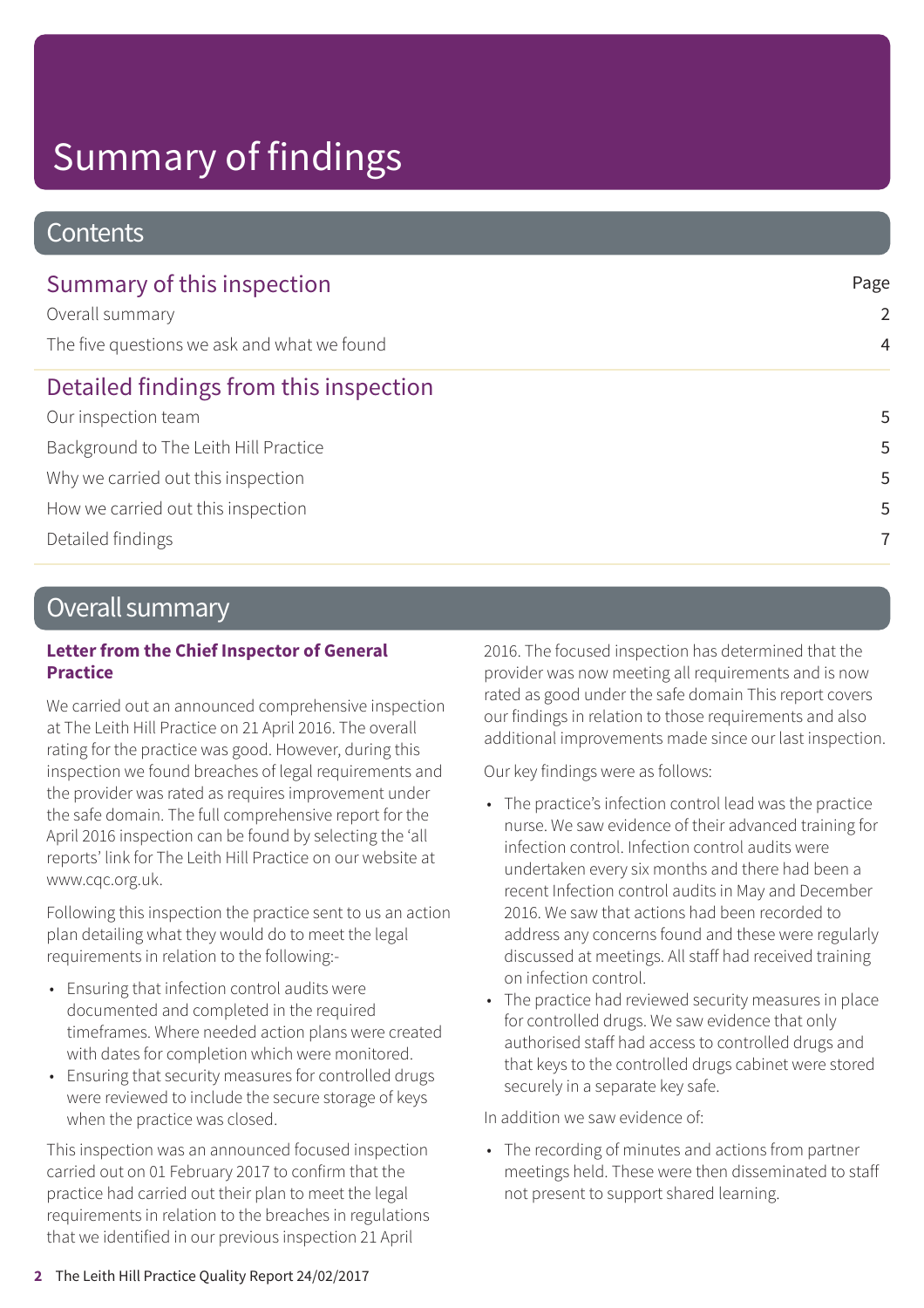# Summary of findings

### **Professor Steve Field (CBE FRCP FFPH FRCGP)**

Chief Inspector of General Practice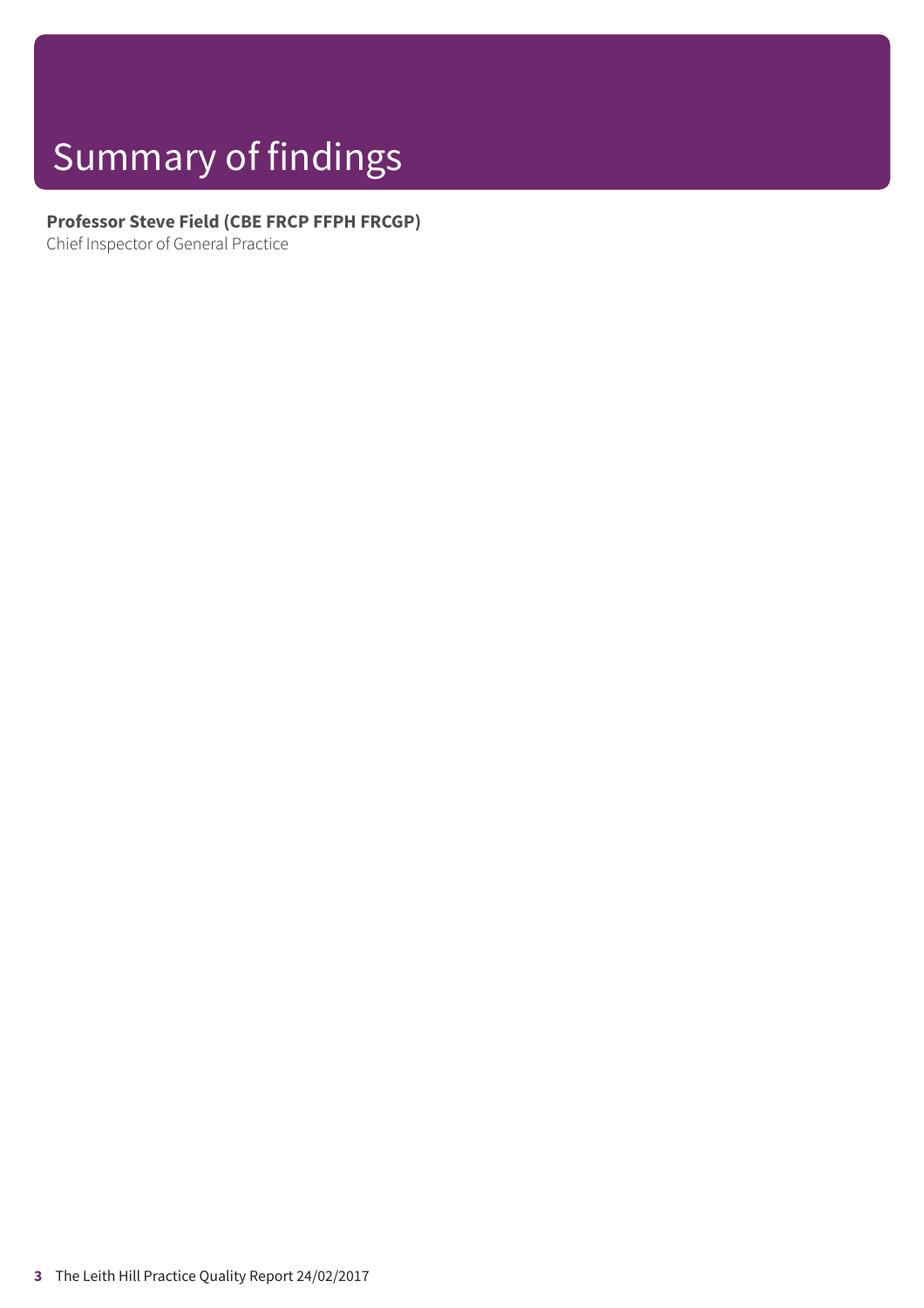### The five questions we ask and what we found

We always ask the following five questions of services.

#### **Are services safe?**

At our previous inspection in April 2016 the practice had been rated as requires improvement for providing safe services. Concerns related to infection control audits and the secure access to controlled drugs within the dispensary.

At this focussed inspection in February 2017, we found the provider had addressed the concerns and is now rated as good.

- Infection control audits were undertaken every six months and there had been a recent infection control audit in December 2016. We saw that actions had been recorded to address any concerns found. The practice's infection control lead was the practice nurse and we saw evidence of their advanced training. All staff had received training on infection control.
- The practice had reviewed security measures in place for controlled drugs. We saw evidence that only authorised staff had access to controlled drugs and that keys to the controlled drugs cabinet were stored securely in a separate key safe.

**Good –––**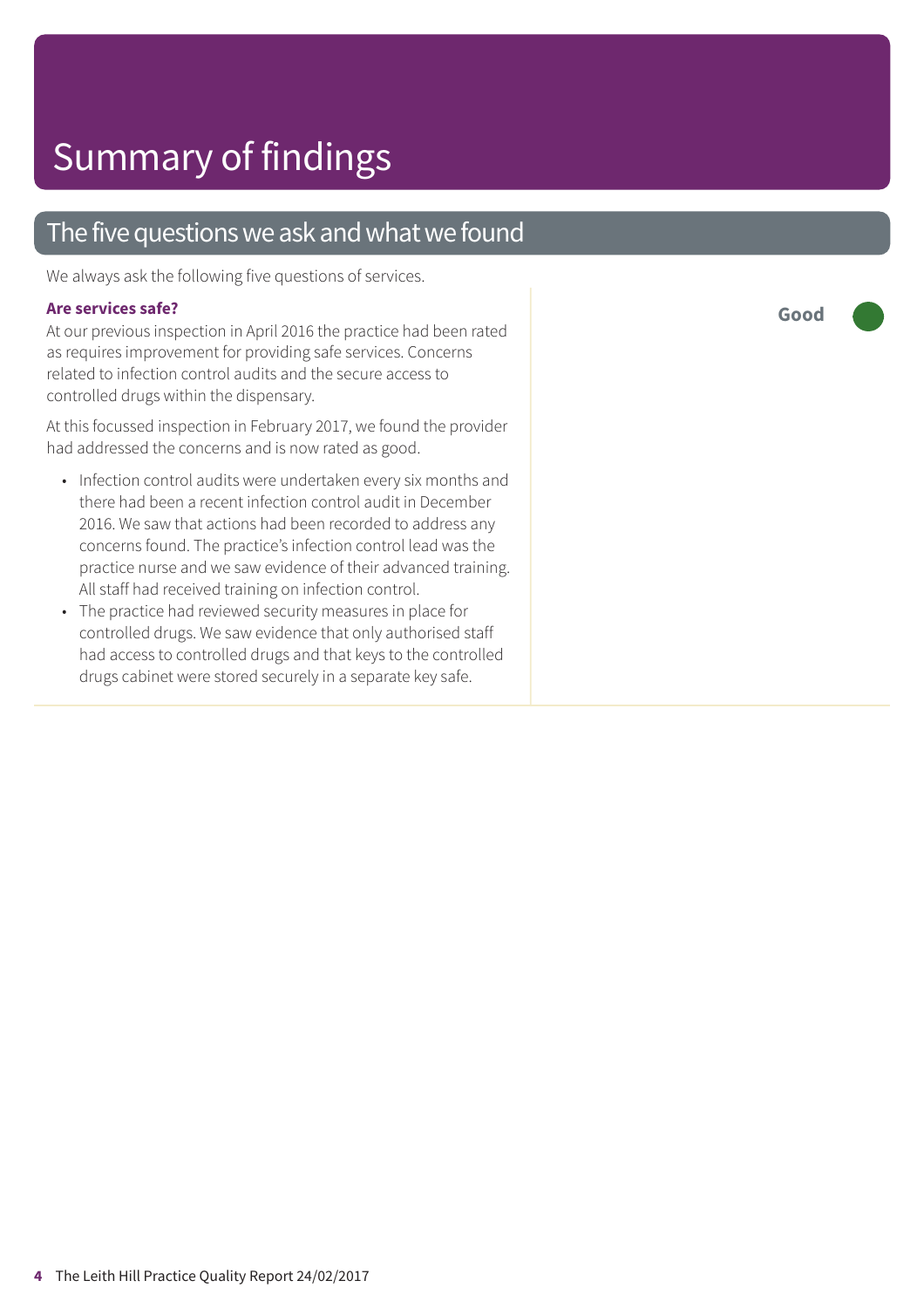

# The Leith Hill Practice **Detailed findings**

### Our inspection team

#### **Our inspection team was led by:**

Our inspection team was led by a CQC Lead Inspector**.**

### Background to The Leith Hill **Practice**

The Leith Hill Practice offers personal medical services to the population of Dorking in Surrey and the surrounding area. There are approximately 8,000 registered patients. The Leith Hill Practice has a main site and a smaller branch surgery; both surgeries are able to dispense medicines to those patients living outside a one mile radius of a local pharmacy.

The Leith Hill Practice is run by four partner GPs (two male and two female). The practice is also supported by a salaried GP, a nurse practitioner, three practice nurses and three phlebotomists. The practice also has a team of administrative staff and manager, a team of receptionists and manager and part time finance assistant, business manager and practice manager. There is a dispensing team consisting of two managers and 12 dispensing staff.

The Leith Hill Practice is a training practice for GP trainees and FY2 doctors. (FY2 doctors are newly qualified doctors who are placed with a practice for 4 months and will have their own surgery where they see patients)

The practice runs a number of services for its patients including asthma reviews, child immunisation, diabetes reviews, new patient checks and holiday vaccines and advice.

#### Main Surgery

The Old Forge Surgery, 168 The Street, Capel, Dorking, Surrey RH5 5EN

Opening Hours are Monday to Friday 8am to 6.30pm

The surgery is able to offer evening appointments Monday to Thursday from 6.30pm to 7pm

Branch Surgery

Northbrook Surgery, Warwick Road, South Holmwood, Dorking, Surrey, RH5 4NP

Opening Hours are Monday to Friday 8am -1pm

During this inspection we visited The Old Forge Surgery. We did not inspect the branch surgery – Northbrook Surgery.

During the times when the practice is closed, the practice has arrangements for patients to access care from an out of hours provider. Patients are provided information on how to access the out of hours service by calling the surgery or viewing the practice website.

The practice population has a higher number of patients aged between 45 to 79 years of age than the national and local clinical commissioning group (CCG) average. The practice population shows a lower number of patients aged from birth to 9 and 15 to 39 years of age than the national and local CCG average. The percentage of registered patients suffering deprivation (affecting both adults and children) is lower than the average for England. Less than 10% of patients do not have English as their first language.

Services are provided from two locations - :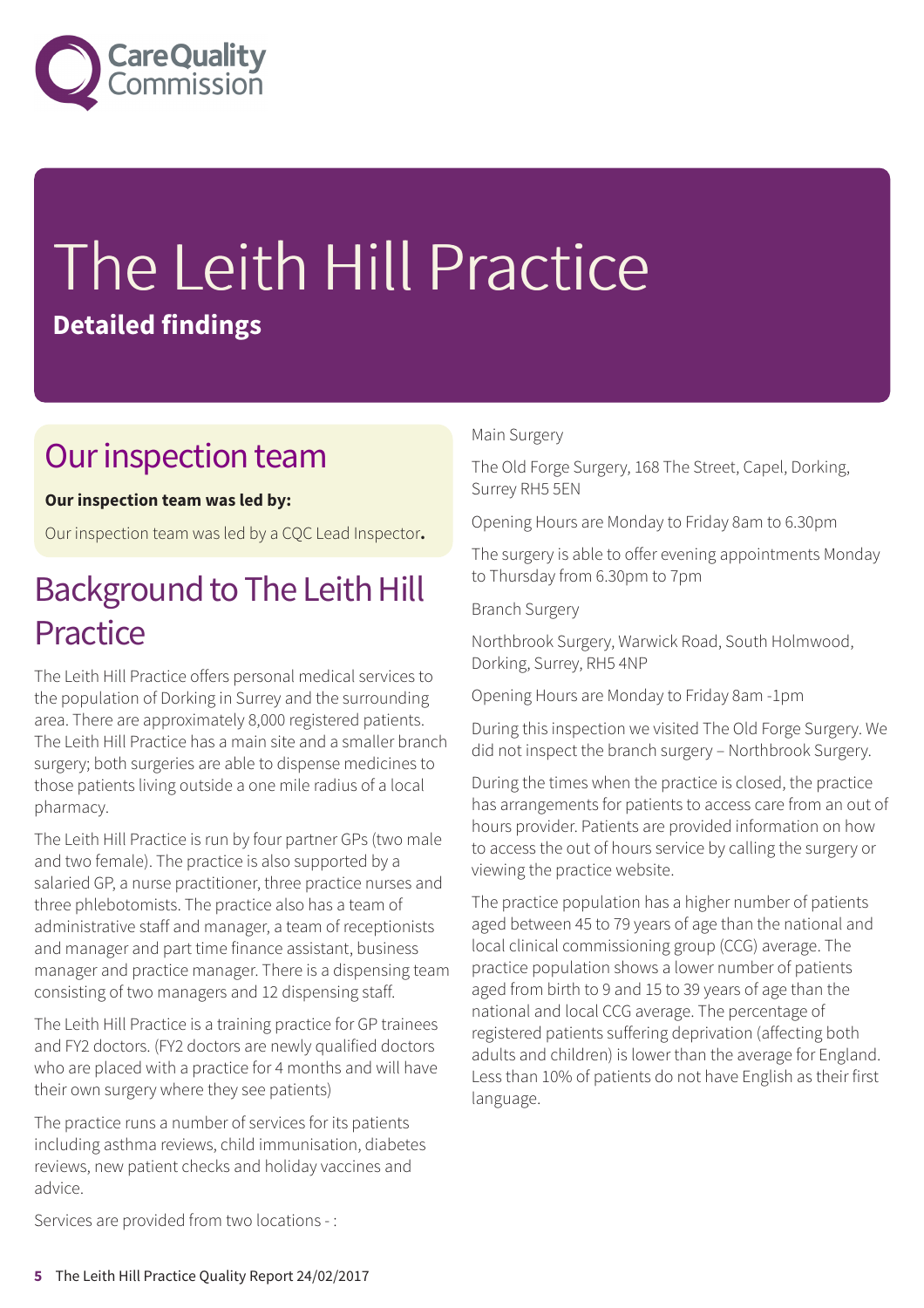# Detailed findings

### Why we carried out this inspection

We undertook a comprehensive inspection of The Leith Hill Practice on 21 April 2016 under Section 60 of the Health and Social Care Act 2008 as part of our regulatory functions. The practice was rated as good overall with requires improvement in the safe domain. The full comprehensive report following the inspection on April 2016 can be found by selecting the 'all reports' link for The Leith Hill Practice on our website at www.cqc.org.uk.

We undertook a follow up focused inspection of The Leith Hill Practice on 01 February 2017. This inspection was carried out to review in detail the actions taken by the practice to improve the quality of care and to confirm that the practice was now meeting legal requirements.

### How we carried out this inspection

We carried out a focused inspection of The Leith Hill Practice on 01 February 2017. During our visit we:

- Spoke with a the practice manager and dispensary staff
- Reviewed infection control information and audits
- Reviewed where controlled drugs were stored
- Reviewed policies and procedures